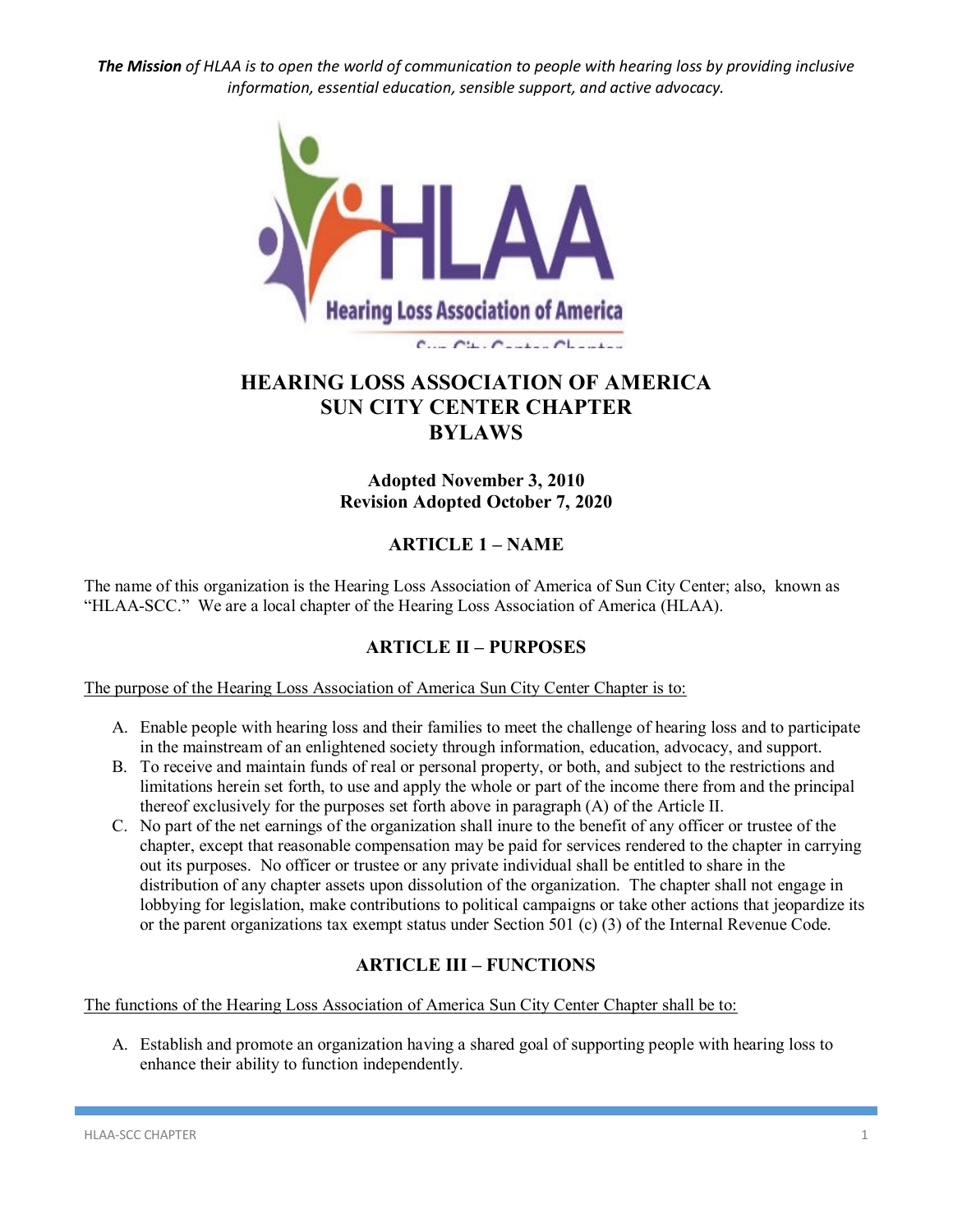- B. Provide information that will enable people with hearing loss, their families, friends, and associates to understand and manage effectively the difficulties manifested in such condition.
- C. Represent the interests of all people with hearing loss before public and private entities on matters pertaining to hearing health care and remediation of hearing loss.
- D. Works in sync with leadership and education at local and state levels to impact the communities where individuals with hearing loss reside.
- E. Promote public and private programs that provide accommodations allowing people with hearing loss to participate effectively in the mainstream of society.
- F. Support all people with hearing loss.
- G. Establish working relationships with those who are professional and with professional organizations in the hearing health care field, encourage research into all aspects of hearing loss and remedial aids.
- H. Promote regular diagnosis of hearing loss through audiogram testing among all ages in the general population.
- I. Advocate the use of cochlear implants when deemed appropriate for all who qualify for them.
- J. Collaborate with other individuals, organizations, and institutions on matters of mutual concern as set forth in this Article III.
- K. Provide such other services and projects that will further the purpose of the organization.

## **ARTICLE IV – MEMBERSHIP**

#### Provisions for membership:

- A. Membership is open to any person who supports or endorses the purposes and functions of the Hearing Loss Association of America Sun City Center Chapter (HLAA SCC) and who completes an application to become a voting, participating member of this Chapter. Other categories of persons include "Guests."
- B. Rights of members:
	- 1. To hold any office in the local/state/national organization when duly elected or appointed.
	- 2. To vote on matters submitted for a vote of the members.
	- 3. To serve on committees.
	- 4. To serve as a delegate to national conventions.
	- 5. To participate in all discussions concerning the Chapter.
	- 6. To receive all member benefits. Spouses, relatives living in the same household, or significant others of members may enjoy the same benefits.
	- 7. To present grievances.

## **ARTICLE V – GOVERNANCE**

### Rules of Conduct:

- A. The Hearing Loss Association of America Sun City Center Chapter shall be governed by these Bylaws and those of the National Office of the Hearing Loss Association of America (HLAA).
- B. General meeting shall be held once a month as scheduled from September through May, decided by the membership or Steering Committee. Rap Session – Round-table Discussions shall be held once a month during the summer months as decided by the Steering Committee.
- C. The Chapter's Steering Committee shall meet monthly unless otherwise decided by the Steering Committee members.
- D. There shall be a quorum consisting of a simple majority of chapter members present at these meetings.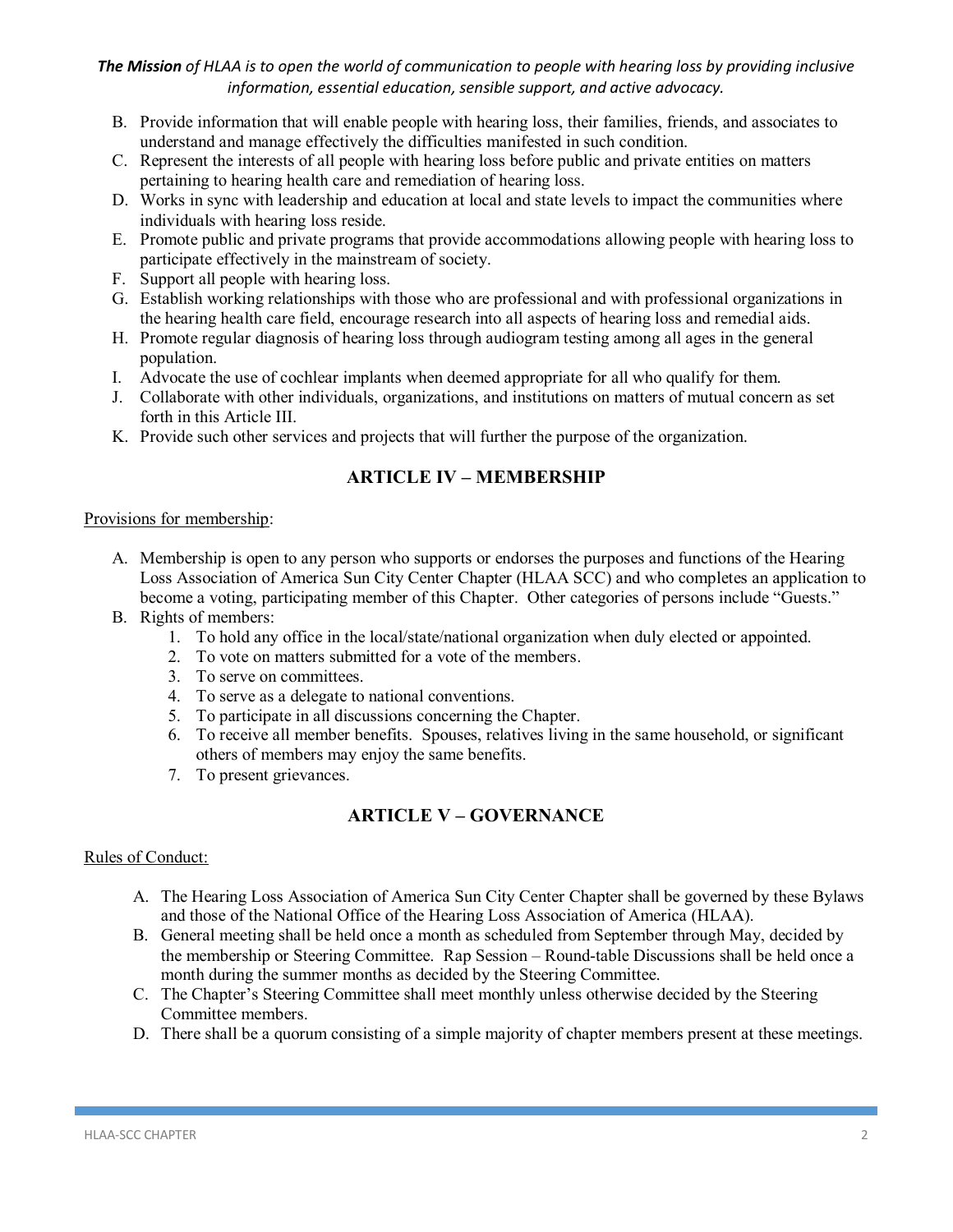## **ARTICLE VI – OFFICERS**

#### Titles and Duties:

- A. Chapter Officers of the Hearing Loss Association of America Sun City Center Chapter shall be the President, Vice-President, Secretary, and Treasurer. These Officers shall be elected by simple majority vote of the membership for terms of two years, but not more than two consecutive terms. An Officer wishing to serve the same office for more than two terms must wait at least one term after stepping down before he/she may become a candidate for the office again. The Immediate Past President shall automatically serve as a member of the Steering Committee for a term of not more than one year. Elections are to be held at the December meeting of each year. All Officers shall be members of the Hearing Loss Association of America (HLAA). The term of an office shall commence on January  $1<sup>st</sup>$ , following the election of officers.
- B. Duties:

President:

- 1. Shall preside at all meetings of the membership and the Steering Committee.
- 2. Shall appoint Chairpersons of all standing committees determined by the Steering Committee and all committees formed by a vote of the membership.

Vice-President:

- 1. Shall assist the President in all of his/her duties.
- 2. Shall temporarily perform the duties of the President when he/she is absent of has become unable to serve.
- 3. Shall be the President-Elect.

#### Secretary:

- 1. Shall keep minutes of all General Chapter Meetings.
- 2. Shall handle all correspondence with aid of Steering Committee Corresponding Secretary.

#### Treasurer:

- 1. Shall maintain records of all receipts and disbursements.
- 2. Shall make reports of the financial condition at General Chapter Meetings and an Annual Report at the Chapter Meeting at the Close of the fiscal year.

Immediate Past President:

- 1. Shall serve as a member of the Steering Committee.
- 2. Shall serve in activities delegated by the President.

## **ARTICLE VII – STEERING COMMITTEE**

#### Composition and Duties:

- A. The Steering Committee shall be comprised of HLAA member volunteering to be officers, the Immediate Past President, and members who volunteer to serve on the Steering Committee. The Steering Committee shall be limited to twenty (20) people.
- B. Unless voted on otherwise, the Steering Committee shall meet once a month before a monthly chapter meeting has taken place.
- C. The Steering Committee quorum shall be a simple majority.
- D. The business and affairs of the Chapter shall be managed by the Steering Committee as outlined in this document.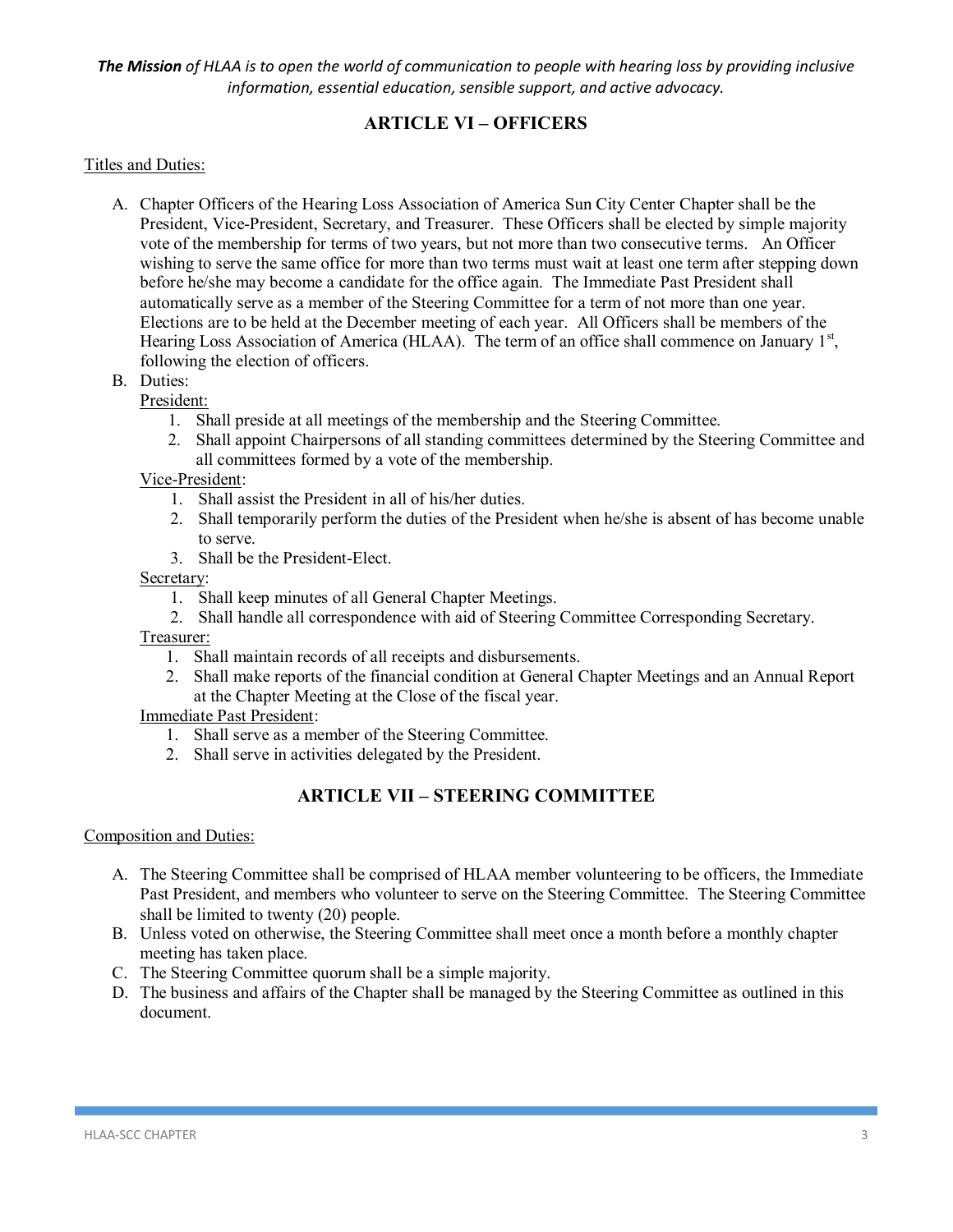## **ARTICLE VIII – NOMINATIONS AND ELECTIONS**

Procedures:

- A. A Standing Committee for nominations shall be appointed by the President/Leader to present a slate of nominees for each elected office at a Steering Committee prior to the Elections if a Board of Directors controls the Chapter.
- B. Any member in good standing may be nominated from the floor.
- C. Officers shall be elected by a simple majority vote of members present at the December chapter meeting.
- D. Each member present shall be entitled to one vote. Elections to office shall be simple majority of votes cast. If there is more than one candidate for an office, elections shall be by ballot.

## **ARTICLE IX – RULES OF ORDER**

#### Requirements:

A. Robert's Rules of Order, latest edition, shall govern the conduct of all meetings of the membership and the Governing Board and/or Committee when they are not in conflict with the local and National Bylaws.

## **ARTICLE X – AMENDMENTS**

#### Procedure:

- A. A member of the HLAA SCC Chapter Steering Committee may make a motion to amend the Bylaws made at and during a Steering Committee Meeting. After the proposed Amendment has been moved and seconded, it will be voted on by the Steering Committee and may then be passed by a simple majority vote of the Steering Committee. The proposed Amendment shall be submitted in writing to the general membership of the Chapter at the regular chapter meeting for vote by a simple majority of the chapter members present at the meeting.
- B. A member of the HLAA-SCC Chapter may make a motion to change the Bylaws at a regular chapter meeting. If the motion is seconded, the proposed change is to be submitted in writing and given to a member of the Steering Committee. The proposed Amendment will be evaluated by the Steering Committee for an approval or disapproval recommendation. At the next chapter meeting following the Steering Committee meeting, a member of the Steering Committee will announce to the general Chapter membership the results and rationale of the Steering Committee recommendation for either approval or disapproval of the proposed change. The approved Bylaws change will then be submitted to the general membership of the Chapter. A quorum shall consist of 20 percent of HLAA- SCC Chapter members in good standing for conducting business at Chapter meetings.
- C. When general HLAA-SCC Chapter Meetings can not be held due to local/state/national or international restrictions, such as a pandemic, providing an alternative platform or format for submitting motions during regular Chapter meetings shall be pursued.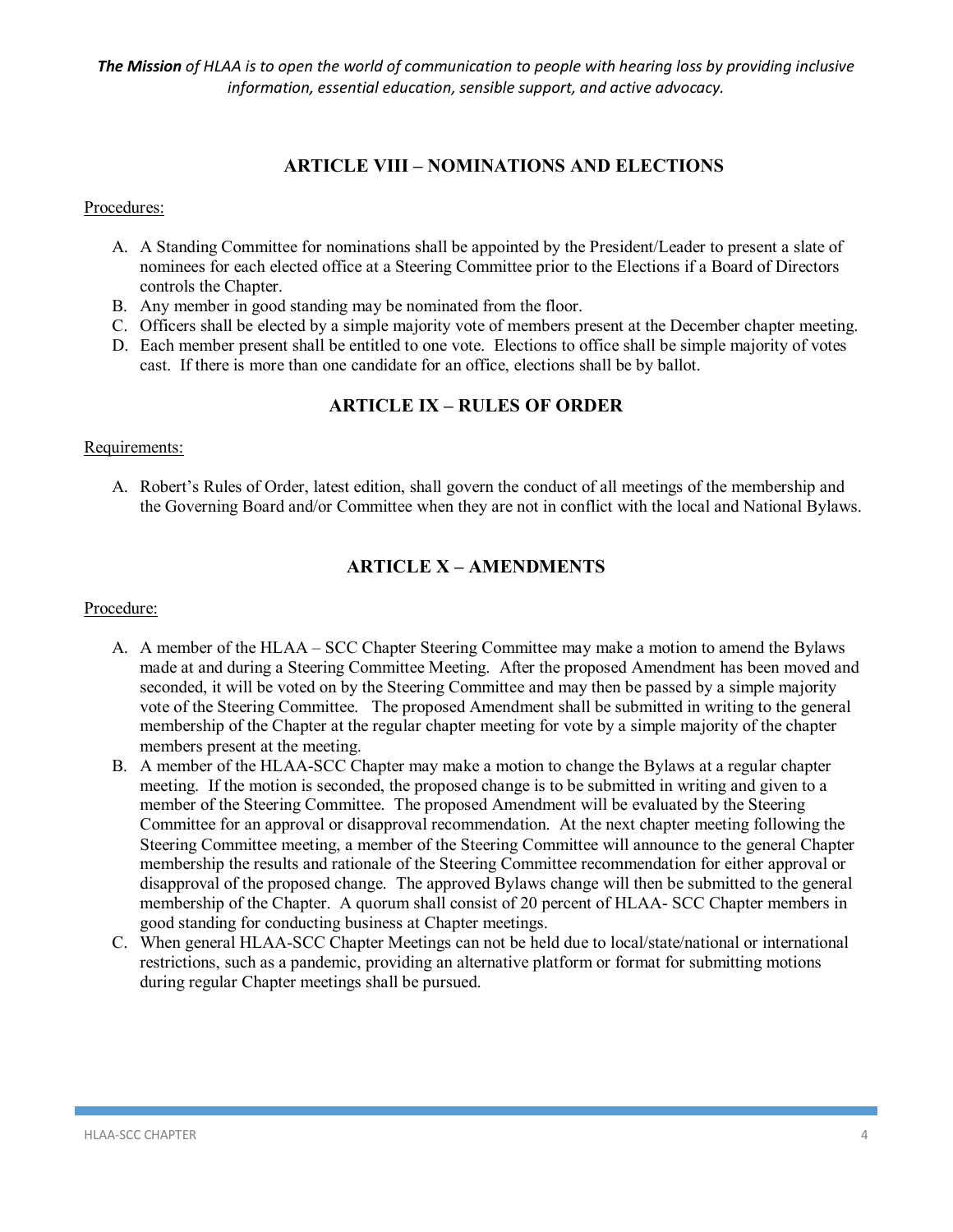## **ARTICLE XI – FINANCIAL**

#### Requirements:

- A. The fiscal year of the Chapter shall begin on January 1 and end on December 31.
- B. The annual financial report shall be audited as directed by the Steering Committee.
- C. In the event that the Chapter dissolves or ceases to function, all remaining funds and assets shall be transferred to the Hearing Loss Association of America National Office.
- D. Unless otherwise specified in writing by the donor, all donations received by this organization shall be considered general revenue and can be used for ordinary Chapter expenses.

### **ARTICLE XII – GRIEVANCE PROCEDURE**

#### Conditions:

- A. Individual members or a group of members shall have the right to present signed grievances for action and decision by the membership. Written grievances shall be presented to the President or a member of the Grievance Committee, if said Committee has been established.
- B. Grievances shall be included on the agenda for the next membership meeting. If it is agreed that they should be pursued, it shall be turned over to the Grievance Committee, and at the absence of a Grievance Committee, the President shall appoint a Committee of three (3) people to make investigation and report in writing at the next Steering Committee meeting, or at a special meeting, as the membership determines.
- C. Chapter Officers or Steering Committee members shall not serve on a Grievance Committee.
- D. Approval of the Grievance Committee recommendation shall be binding on the Chapter Officers or Steering Committee Members, except that the action may be appealed to the Executive Committee of the HLAA National Office within sixty (60) days.

### **ARTICLE XIII – CHAPTER MEETINGS**

- A. Untoward Circumstances for Chapter Continuance such as:
	- 1. Death, illness, or sudden loss of more than two or more Chapter Officers
	- 2. Diminished participation and interest from membership  $\&$  community
	- 3. Monetary funds and donations are lacking or severely limited
	- 4. Epidemic and or Pandemic cause disruption of entire HLAA process in area: the HLAA SCC Chapter may consider operating with a Steering Committee in place of the Chapter Officers as outlined in the *National HLAA State Organization and Chapter Leaders/Officers Position Description*. A Chapter Leader/Chair, Treasurer, and Secretary will facilitate effective administration of the Chapter. Additional members for the Committee would help handle the affairs that do not need to be voted on by the membership. All members of the Steering Committee must be current HLAA members.
	- 5. Inability to hold face-to-face General Meetings due to health limitations, the HLAA SCC Chapter will develop new communication formats to offer information, education, advocacy and support for their members, community, and guests.

B. Direction and guidance from Hearing Loss Association of America (HLAA*) hearingloss.org* if chapter unable to continue or close.